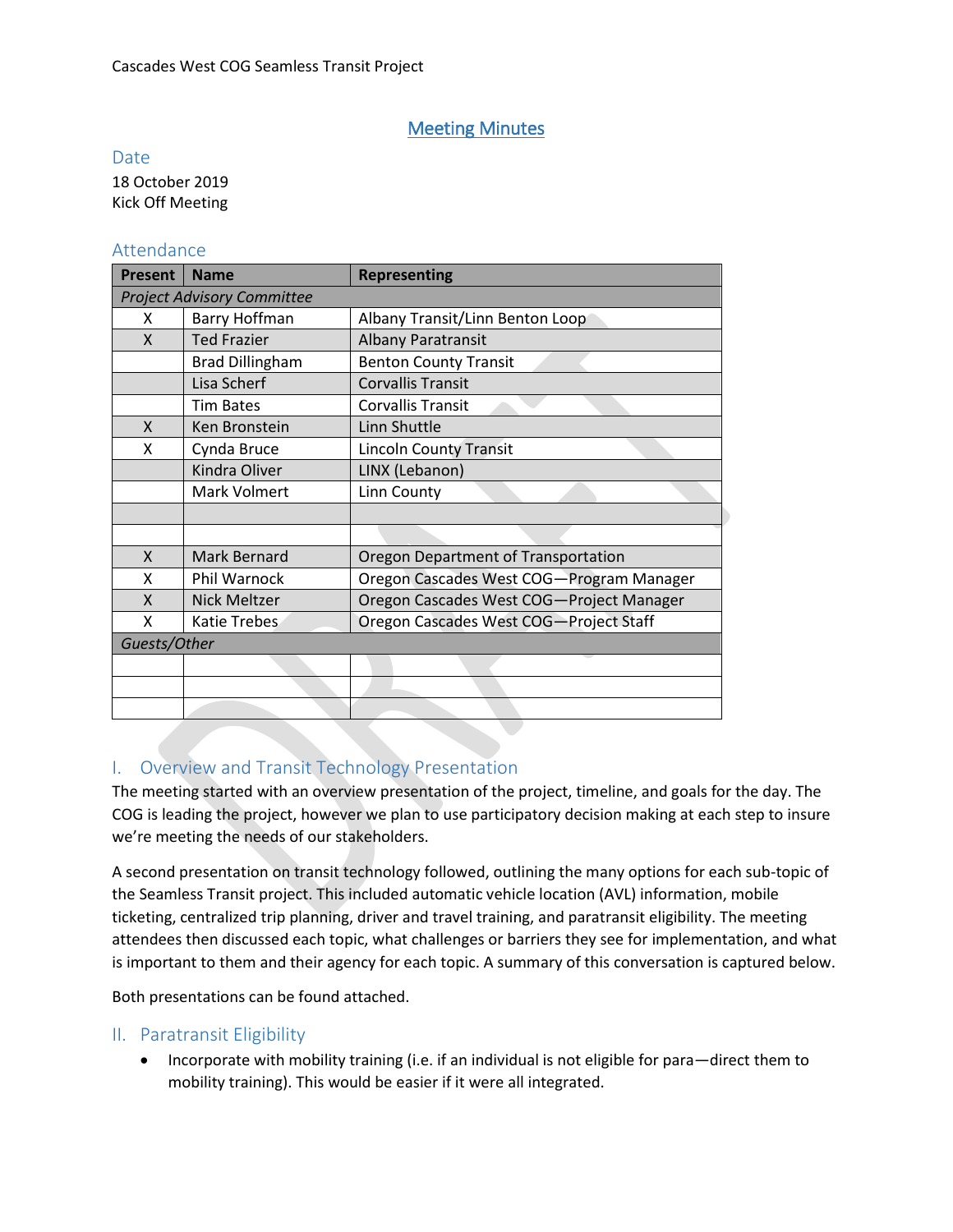- Current Practice: If eligible for one system (from other region or other state) eligible for all systems (Albany Transit at least)
- Could a regional form be used? With central processing?
	- o Who has access to these forms? Privacy and HIPPA are major concerns

# III. Driver/Travel Training

- Regular (monthly) notices would help providers remember what's available
- It would be great to use some TO money to "flag" the rural stops with reflective material. This would be a big help to drivers and has been done previously.
- A training on ADA reasonable accommodations would be useful
- Title VI Awareness (Programmatic and driver) training would be useful
- It would be good to target older populations for travel training
	- o Incorporate into literature from transit agencies
	- o Advertise
- Engage with younger riders
- 5307 money requires active travel training
	- o Solidify regionally
	- o Written agreement
	- o Capturing ADA referrals
- Dealing with difficult passengers for drivers would be another good training
	- o De-escalation
	- o Trauma informed care

# IV. Automatic Vehicle Location

- How does route information change when buses switch between routes
	- o Cynda mentioned she already has Swiftly, and it switches automatically
	- o On time performance records are also useful for Lincoln County and there is interest for that in Linn County
- GTFS data should be pushed to multiple apps so it can integrate across systems
- Privacy for agency to see demand based routes while public cannot
- Anything we do now should be set up for future evolutions in technology
- Thinking about ongoing cost or replacement schedule for hardware is important

# V. Ticketing Options

- Reader/scanner to track rider start points
- Identification of senior/disabled use, as well as other group passes
- Maintaining equity for fare use
- Ability to share fare revenue across agencies
- One trip planning interface for the region
	- o IT Involvement would be required

# VI. What Does Success Look Like?

• From ODOT, seamlessness across the state